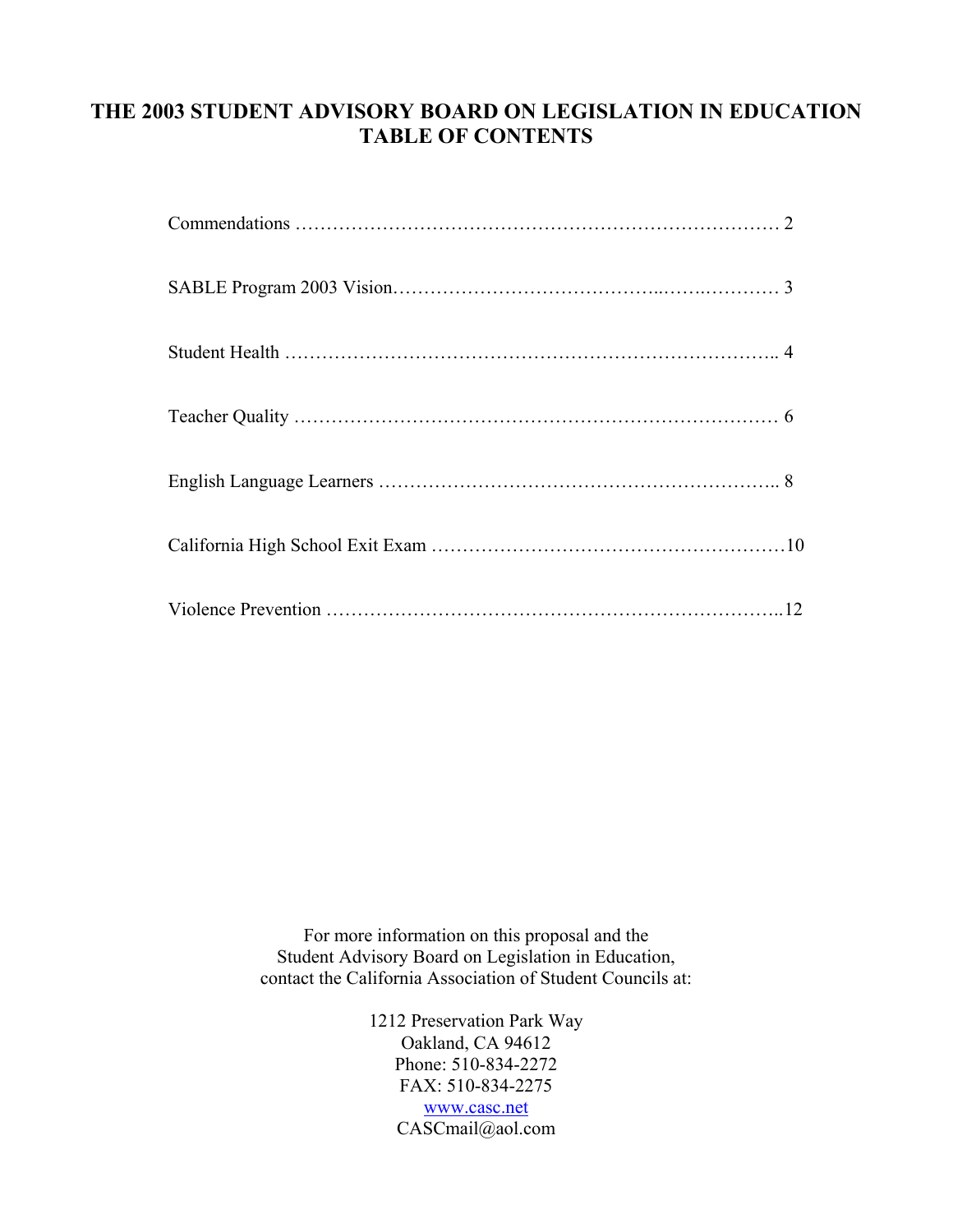# **COMMENDATIONS**

The Student Advisory Board on Legislation in Education commends the Senate Education Committee for allocating a significant portion of your agenda to dialogue with the students of California each year since the inception of the SABLE program.

The Student Advisory Board on Legislation in Education commends Senator John Vasconcellos for your career-long commitment to youth development, for your personal support of the California Association of Student Councils, and for the example you have set as a leader in the California legislature.

The Student Advisory Board on Legislation in Education commends Senator Dede Alpert for establishing the SABLE program presentation as an agenda item for the Senate Education Committee and for your active support of state funding for the California Association of Student Council programs.

The Student Advisory Board on Legislation in Education commends James Wilson, consultant for the Senate Education Committee, for your enthusiasm, guidance, and initiative in expanding the impact of the SABLE program.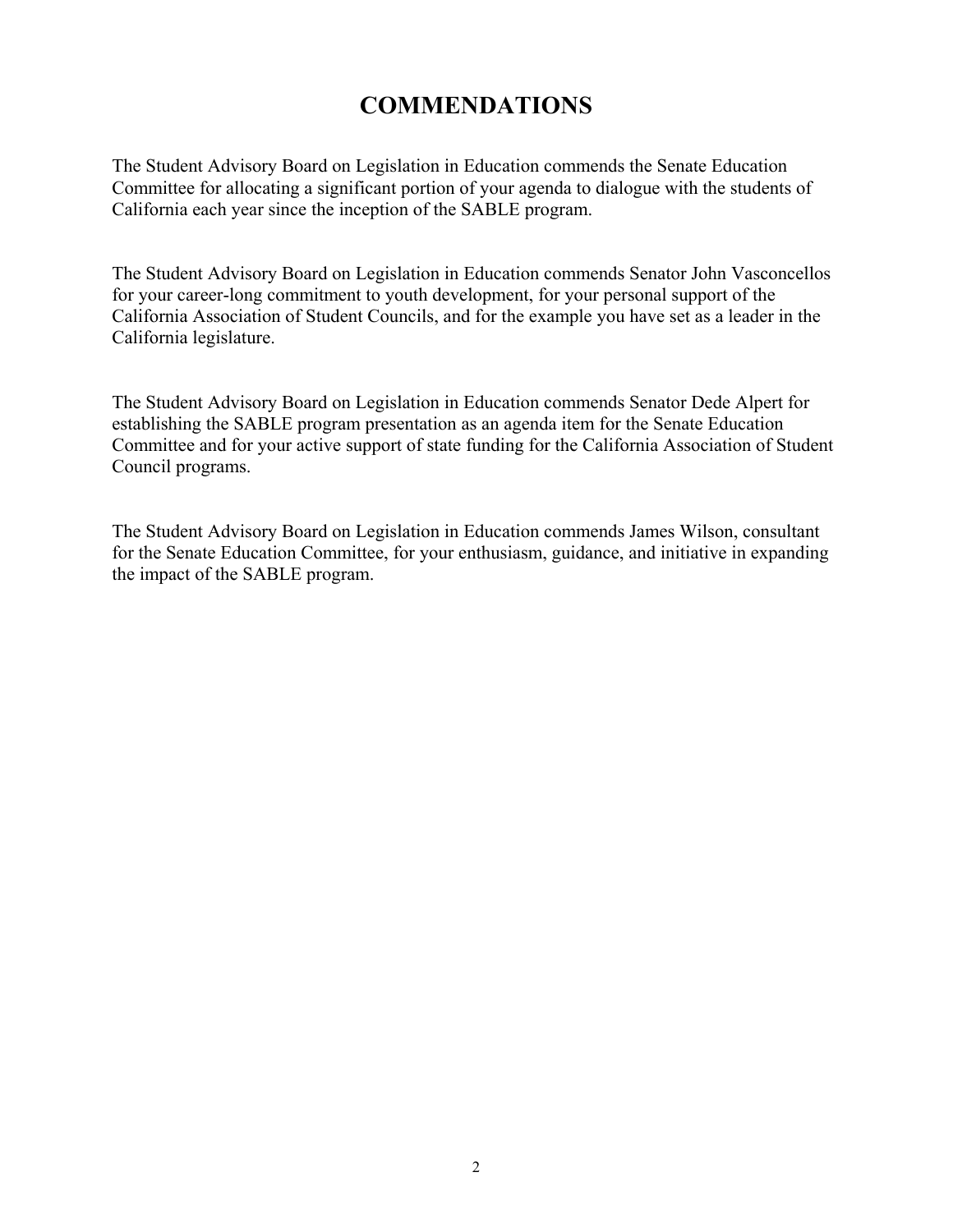# **THE 2003 STUDENT ADVISORY BOARD ON LEGISLATION IN EDUCATION PROGRAM VISION**

The Student Advisory Board on Legislation in Education provides a small group of students an opportunity to speak out for change. At this event students experience a powerful change in their lives. They leave with a sense of empowerment and inspiration to speak out about issues of importance to them. Their energy is contagious. These students become catalysts for change by demonstrating to their peers that California's youth have the capacity to make a huge impact when they choose to get involved. In every local community every student presses for their right to a high quality educational experience.

This sea of change in student activism cannot go unnoticed forever. Today, students represented by the California Association of Student Councils—are a force to be reckoned with in California politics. Local school districts and communities enthusiastically listen to student opinions and suggestions and work hard to put them in action and serve students at a level never experienced before. In Sacramento, state lawmakers and policymakers are eager to ensure that California's education system serves students by implementing policies and programs consistent with student needs. But it's not just the education community that's listening. More people of all ages are coming to realize that young people are not just tomorrow's leaders; they are capable of changing the world right now.

And oh, how the world is different for the efforts of youth! Every new generation sets an example for others by reminding them that the world can be made anew. Their earnest cries for justice resonate with the consciences of every citizen, and rekindle a hope and belief in democracy that energizes everyone's sense of political efficacy. As a result, everybody has a vision for the world, but they don't let its vastness prevent them from taking small, local steps to achieve it. For everyone, it is better to light one candle than to curse the darkness. These points of light add up, and the ripple effect builds until the change is never-ending. People realize that they can make a difference, and they seek positive changes in themselves so that it may be reflected in the world. People's energies are redirected towards the improvement of self and of the world. Consequently many of our troubles—war, poverty, crime—subside as compassion and caring replaces selfishness and avarice. And in the end, this is what true democracy is: a whole world whose condition reflects the hopes and dreams of everyone who lives there.

The SABLE delegates face a very different world than that expressed in this vision. Yet, they have the courage to **take action…inspire change.**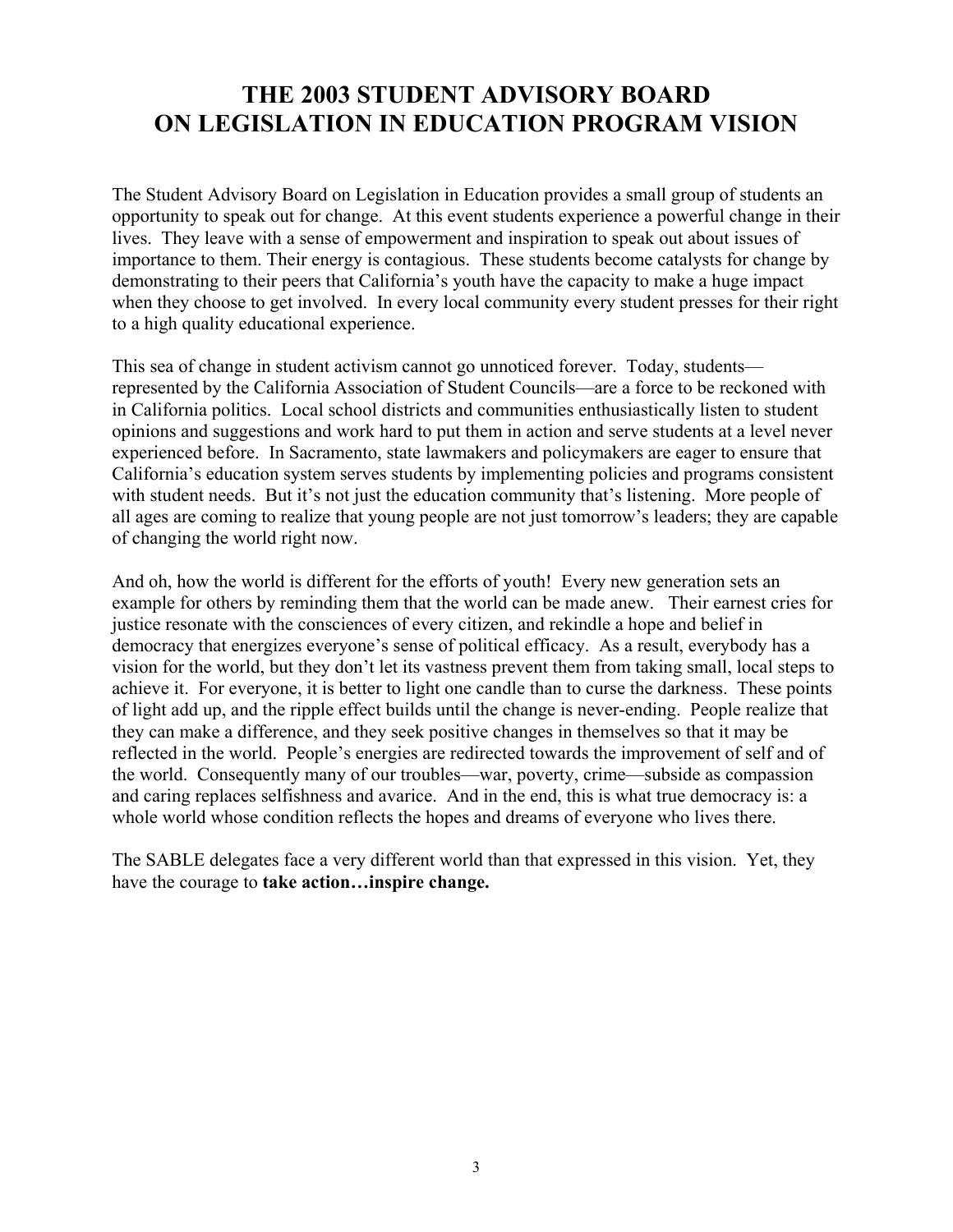



# **Student Health**

- **PRESENTERS:** Paige Armstrong, Montgomery High; Matt Lamos, Petaluma High; Jack Montgomery, Lower Lake High; Veronica Rainey, Montgomery High; Anne Riggs, Lower Lake High; Jessica Spinks, La Reina High; Nathan Szymanski, Nevada Union High
- **COMMITTEE MEMBERS:** Taylor Bass, Del Oro High School; JaQuan Bryant, Castlemont High School, Lia Lazar, Montgomery High School

# **OUR VISION FOR CALIFORNIA EDUCATION:**

Our school bathrooms are completely spotless and germ free. Students take pride in their bathroom environments and as a result, maintain its cleanliness. Students feel comfortable, safe, and clean using the restrooms at their school. Students' main focus at school is now fully on their education because their bathroom needs have been met.

# **AREAS OF FOCUS:**

*Comprehensive school bathroom standards and codes* 

### *Actions Recommended:*

- Initiate legislation that creates a study of the current state of bathrooms in schools across a representative pool of schools.
- Use findings of these inspections to create and update comprehensive codes specifically concerned with the maintenance, stock, and overall cleanliness of public school bathrooms.
- As a preliminary measure, we recommend that the senate pass SB 123 (Escutia) related to bathroom cleanliness.

## *Enforcement of standards and codes*

## *Actions Recommended:*

- Create monetary penalties for schools that do not comply with updated codes.
- Include bathroom cleanliness codes into Coordinated Compliance Review Inspections (CCRI).

## *Public awareness of school bathroom conditions and codes*

#### *Actions Recommended*

- Require that updated bathroom cleanliness codes be posted in all school bathrooms and include information on reporting conditions below those of the standard. For example, information should be posted regarding whom on the school and district level and state health department should receive reports of infractions.
- Create a point system that evaluates conditions of California school bathrooms that would then be released to the public via Internet, media, or by other means.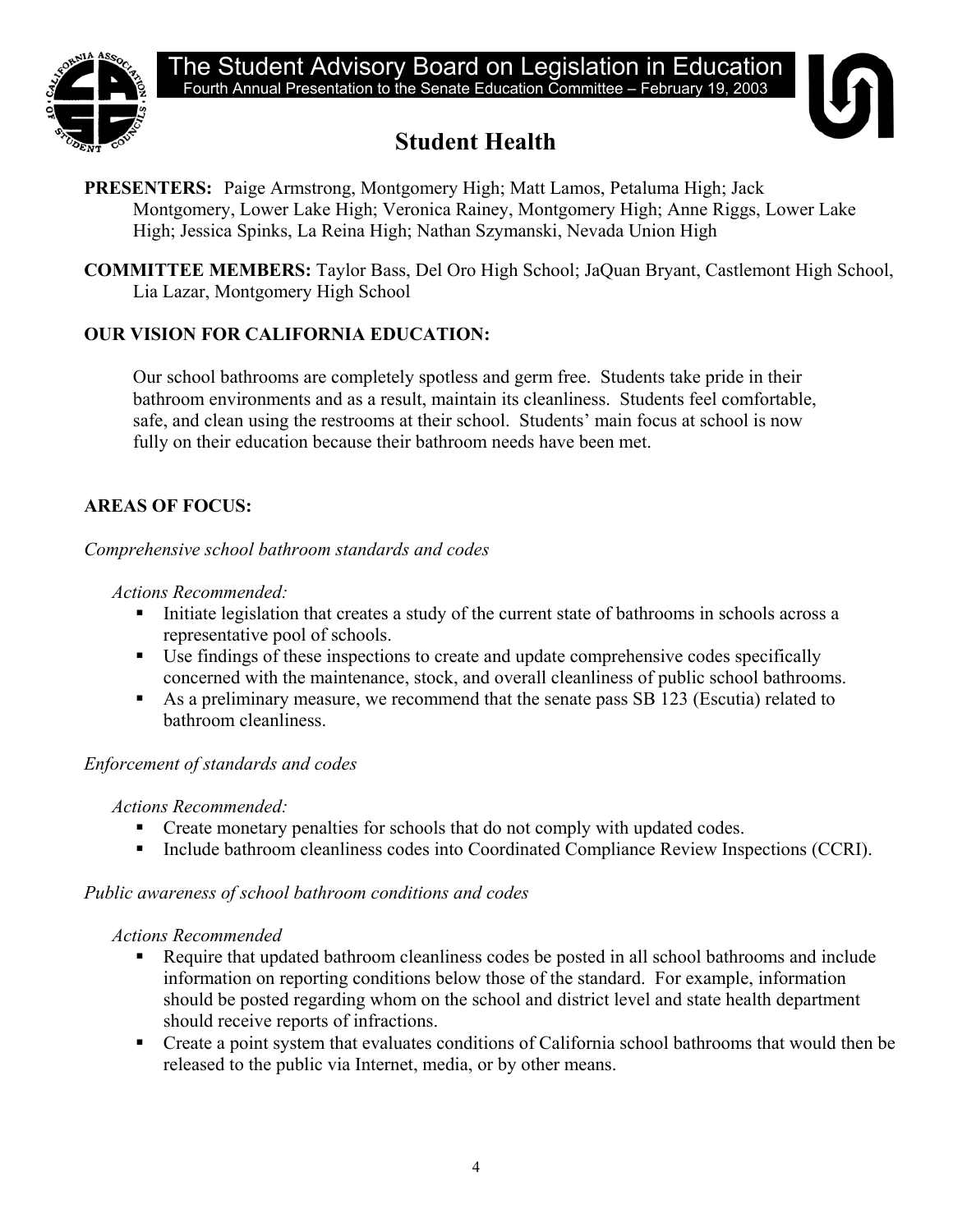Student health is priceless and should not be jeopardized at any price. Clean facilities will reduce student health problems, ultimately reducing the state spending on health care. By maintaining and monitoring clean, well-stocked, and up-to-date facilities, schools and the state can avoid costly potential lawsuits. Prevention is worth a pound of intervention. Adequate maintenance of existing facilities will reduce the number of costly renovations. Schools will also benefit financially from increased attendance due to decrease in illness-related absences.

#### **RATIONALE:**

Creating comprehensive standards and codes is necessary because current codes do not ensure clean bathrooms. More importantly, bathroom cleanliness standards need to be addressed so that students can focus solely on their education. Enforcement of standards and codes is necessary to guarantee that school facilities that promote student health are available daily and do not leave students worried about contracting a bacterial or other infection. Once students and the public are made aware of health codes and the school's compliance to the codes, they will not only be more motivated to encourage positive change, but also motivated to ensure that their local schools enforce standards and codes.

Everyone needs to use the bathroom, and it is absurd that students do not always have access to these basic facilities while they spend so much time at school. In California, 45% of students would rather abstain from using the restroom than face the deplorable conditions of school bathrooms. As a result, students are more susceptible to diseases such as urinary tract infection and colon cancer. When students decide to brave existing conditions, they put themselves at risk for numerous bacterial infections, including hepatitis and the stomach flu. For every California student, we need to change this no-win situation. Potentially, these hazardous facilities can cause innumerable absences depriving schools of funding and students of an uninterrupted education.

- AB 54 (Oropeza).
- Angel, Sarah B. Consultant for Assemblywoman Jenny Oropeza. February 17, 2003.
- Associated Press. L.A. Schools' Restrooms to Be Renovated. February 13, 2003.
- Brandsma, Rick. Executive Director of California State Board of Education. February 17, 2003.
- Geeting, Greg. Assistant Executive Director for the State Board of Education. February 17, 2003.
- Kim, Sophia Kwong. Legislative Director for Assemblywoman Jackie Goldberg. February 17, 2003.
- Paige, Randy. Dirty Lessons. KCBS. [http://cbs2.com/specialassign/local\\_story\\_030201725.html](http://cbs2.com/specialassign/local_story_030201725.html) January 30, 2003.
- Read, Lindsey E. Assembly Fellow for Assemblyman Dario J. Frommer. February 17, 2003.
- Roth, Debra L. Chief Consultant for Assembly Committee on Health. February 17, 2003.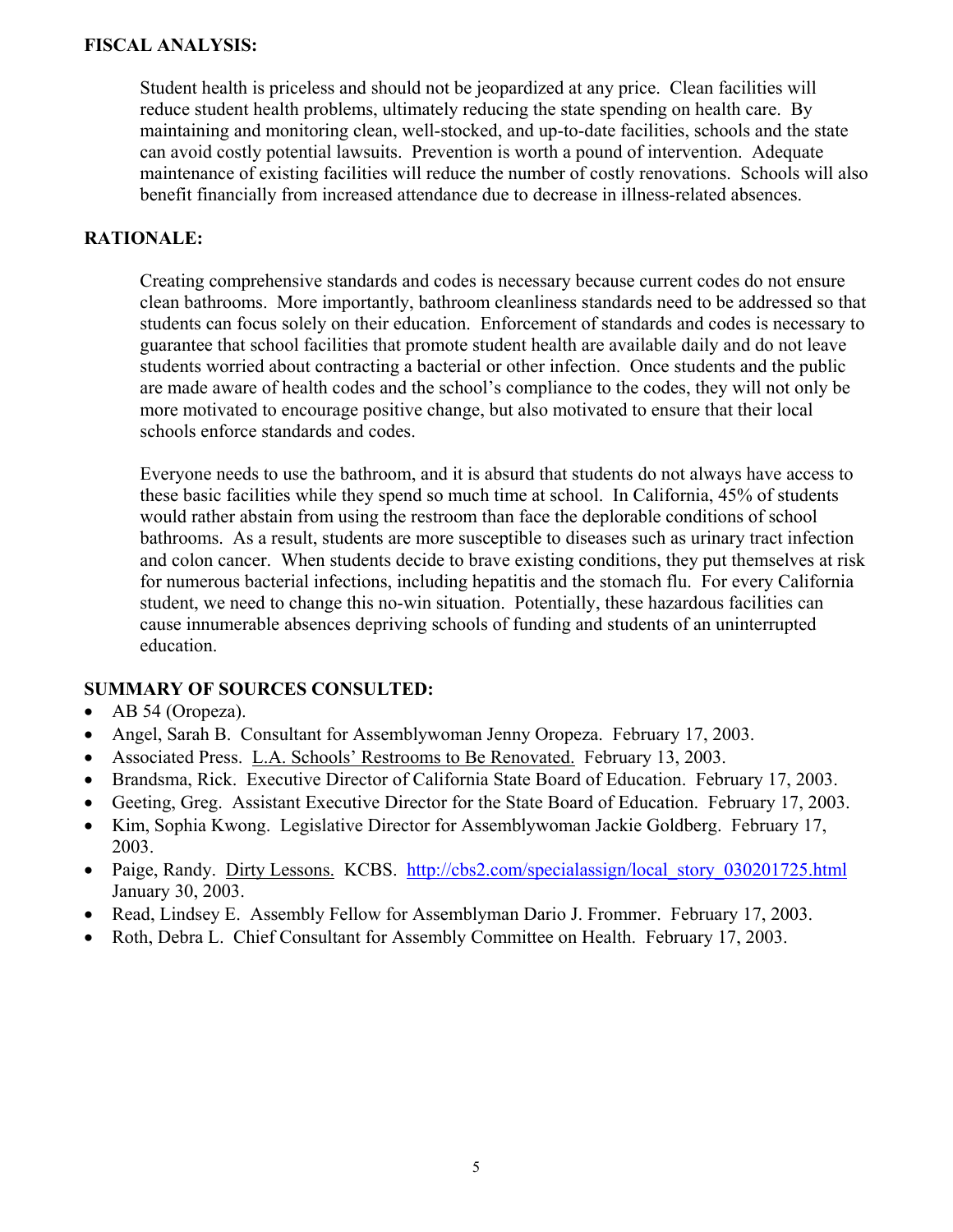

# **Teacher Quality**



- **PRESENTERS:** Brent Godfrey, Irvine High School; Andrew Steinberg, Beverley Hills High School; Alexander Wong, Laguna Hills High School
- **COMMITTEE MEMBERS:** Amanda Burlanga, Golden Valley High School; Lady Cleopatra Davidson, Centennial High School; Cheryl Kent, Montgomery High School; Jaclyn Kimble, Ocean View High School; Andrew King, Walnut High School; Aakanksha Mehta, Granite Hills High School; Katie Miller, Pacific Grove High School; Mark Murphy, Montgomery High School; Omair Nasim, Laguna Creek High School; Dennis Payton, Marysville High School; Debora Siahaan, Redlands High School

# **OUR VISION FOR CALIFORNIA EDUCATION:**

All students in California learn through qualified teachers who nurture the cultural richness present in California classrooms. Besides being completely accessible to students, teachers are subject to constructive evaluations from their pupils and colleagues. Teachers are incredibly talented, providing strong and supportive educational guidance to their students and instilling a genuine passion for lifelong learning in the hearts of those they teach. Because teachers are so capable, students benefit from an effective education and become successful, contributing members of all.

# **AREAS OF FOCUS:**

## *Number of qualified teachers*

 *Actions Recommended:* 

- Support legislation that requires the establishment of internship programs in each district to provide additional on-the-job training to potential teachers.
- Re-evaluate the teacher credentialing process and consider creating a tiered process to ensure that a greater number of educators can begin to teach in their chosen area of interest with less hassle.
- Support SB 81, which would create an Educational Studies major at all public institutes of higher learning.
- Support SB 45, which would allow recently retired teachers to return to their vocation without the hassle of re-credentialing.

# *Evaluation of teachers*

*Actions Recommended:* 

Initiate legislation creating guidelines for students to evaluate teachers.

# *Teacher recognition of diversity in classrooms*

# *Actions Recommended*

 Support AB 54 (Oropeza), which evaluates and improves the effectiveness of cultural competency training programs of teachers.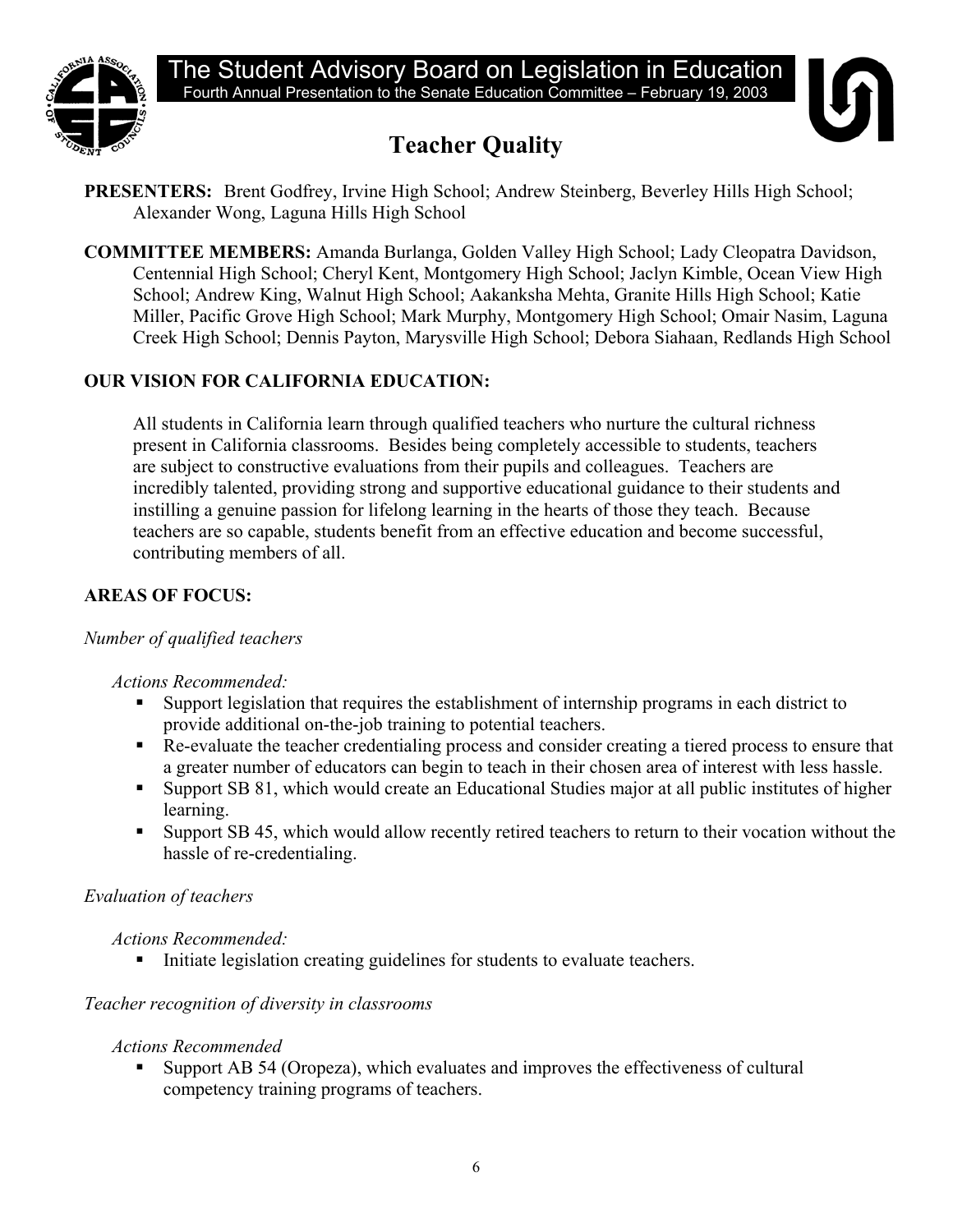A tiered credentialing system will streamline the process, saving both teachers and the state time and money. An Educational Studies major also allows individuals to enter the teaching profession without the costly hassle of an additional credentialing process.

By allowing recently retired teachers to reenter the teaching profession without having to meet standards for newly credentialed teachers, the state will decrease payouts within the state retirement system, while increasing the number of experienced teachers in classrooms.

While there will be a financial investment required to asses and improve cultural competency, the result will be the creation of more effective learning environments. Teacher evaluations also allow educators to improve their classrooms to meet the learning needs of their students at a negligible cost.

#### **RATIONALE:**

It is necessary to provide our peers and future contributing citizens with well-qualified teachers. Well-qualified educators create effective learning environments that allow students to maximize their educational experiences. While it is hard to measure teacher quality, evaluations and training in cultural awareness will increase effectiveness of learning for students. Without jeopardizing job security, student evaluation of teachers will provide crucial feedback unavailable from other sources. Since the diversity in California schools has and is increasing substantially, cultural competency training of teachers is necessary to give them tools to more effectively teach students of varied backgrounds. It will also ensure a more positive and comfortable learning environment.

#### **SUMMARY OF SOURCES CONSULTED:**

- AB 54 (Oropeza)
- Auina, Marisol. Assembly Fellow to Member Manny Diaz.
- California Teachers Association.
- California Commission on Teacher Credentialing
- Gilio, Jim E. Senior Assistant to Assemblywoman Fran Pavley.
- Geeting, Greg. Assistant Executive Director for the State Board of Education. February 17, 2003.
- SB 45 (Vincent)
- SB 81 (Alpert)
- SB 187 (Karnette)

#### **APPENDIX:**

• Student Evaluation of Teacher and Course. Example of a possible format for the student evaluation of teachers.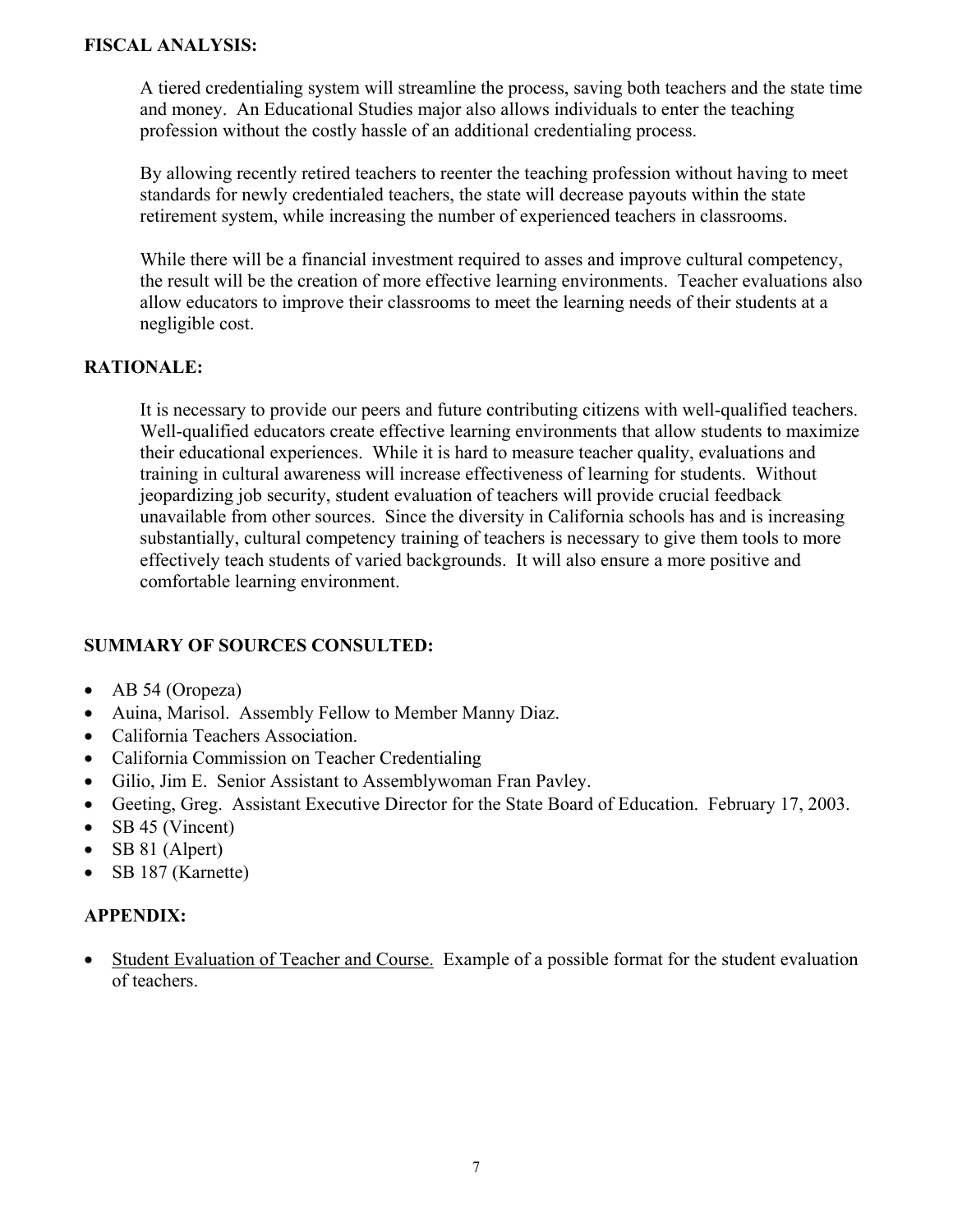

# **English Language Learners**



# **PRESENTERS:** Paul Peterson, Lower Lake High School; A.J. Tang, Facilitator

**COMMITTEE MEMBERS:** Persain Benitez, Menlo Atherton High School; Katy Carrow, Serrano High School; Lakshmi Eassey, Palo Alto Senior High School; Sherence Flores, El Camino High School; Julian Hilario, Jennifer Ko, Petaluma High School; Milpitas High School; Isabel Macias, Fremont High School; Scylore Miles, Canyon School

## **OUR VISION FOR CALIFORNIA EDUCATION:**

Every student is given an opportunity for equality in education. Programs that welcome and enrich English language learner students are available for all students. The needs of all English Language Learners are completely met to help them not only learn English, but also learn all content standards in California. Immersion programs work to allow students to receive individual attention, developing a passion for learning. Students become positive and active members of society. Educators who teach Immersion Programs are overly qualified and trained with the skills needed to teach bilingual and bicultural students. True cultural appreciation and open-mindedness of society is achieved with California at the forefront culturally sensitive citizens and culturally diverse leaders.

## **AREAS OF FOCUS:**

#### *Teacher/staff qualifications in diverse languages and cultures*

#### *Actions Recommended:*

- Support AB 54 (Oropeza) to evaluate and ensure adequate, relevant, and effective teacher training in cultural competency.
- Mandate that under the ELAP (English Language Acquisition Program), bilingual counselors are available to all schools.

#### *After-school mentorship programs*

*Actions Recommended:* 

- Establish incentives for mentorship programs, pairing students with an advisor type figure or a peer at all levels of education.
- Create and promote mentor programs within schools between older students who have been in immersion programs and younger students who are new to immersion programs.

#### **FISCAL ANALYSIS:**

Money allocated to these programs allows students who would struggle and possibly dropout, to succeed and get on track for future education possibilities. It is also important to study and identify immersion programs that work so that money is spent as effectively as possible.

#### **RATIONALE:**

Immersion programs are necessary to help immigrant students more easily adapt to changes in customs and language, while still being able to learn the content required. By getting a taste of their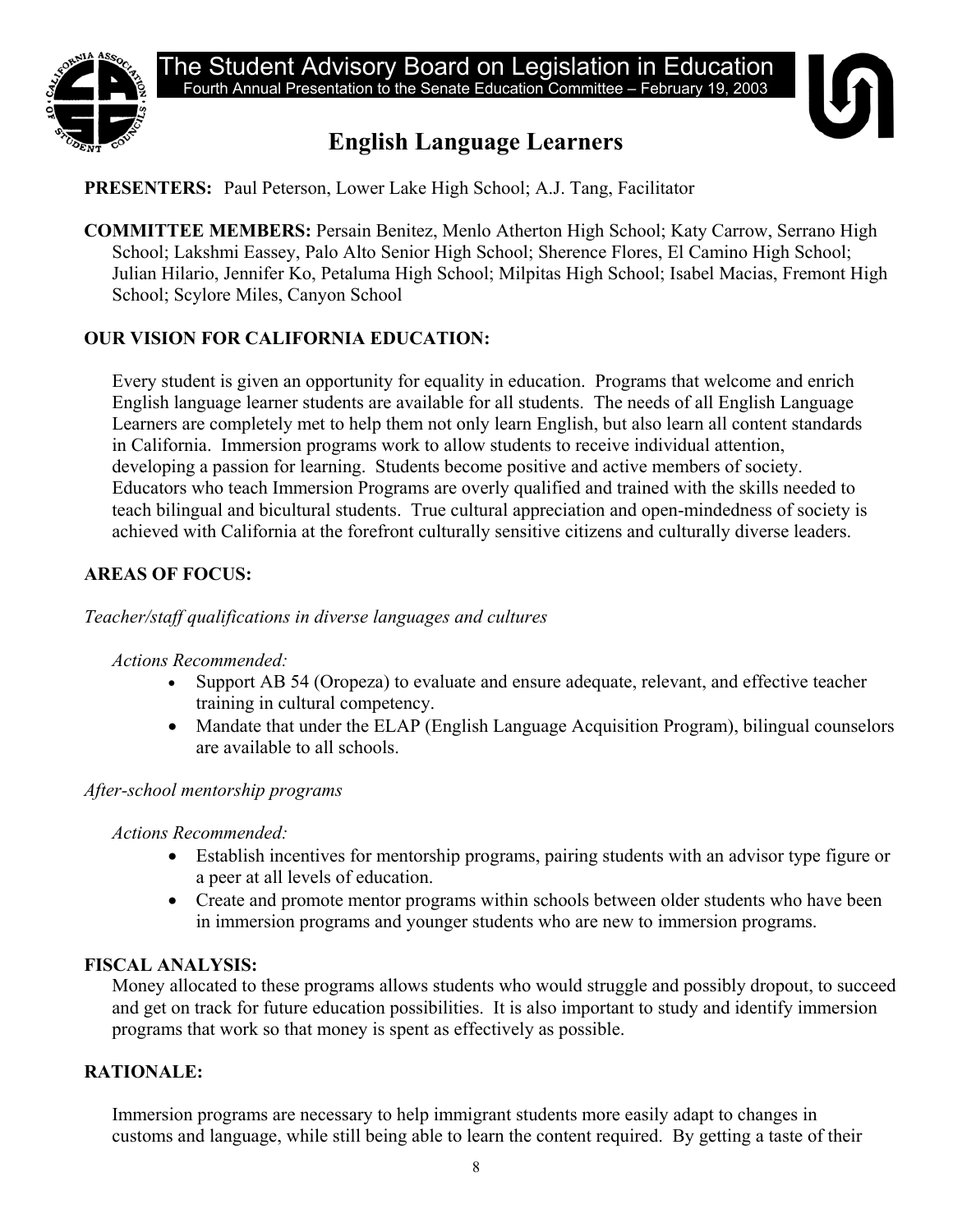new surrounding culture through a structured program, students will have an easier time adjusting to these significant changes, thereby decreasing anxieties that could negatively impact their entire learning experience. It is important that students who have already been through immersion programs be involved and help new immersion program students because they will provide a resource and possible source of motivation. As the number of English language learners continues to increase in California, the need for adequate and effective immersion programs is even more necessary. Immersion allows students to adapt to their surroundings and allow them to quickly succeed in this new language and country.

- Assembly Member Oropeza. Assembly Bill 54. [www.leginfo.ca.gov/](http://www.leginfo.ca.gov/)
- Choices for Youth. Proposition 49: The After School Education and Safety Program Act of 2002.
- CIL Branch Web Team. English Language Acquisition Program. [www.cde.ca.gov/cilbranch/elap/](http://www.cde.ca.gov/cilbranch/elap/)
- CIL Branch Web Team. English Language Acquisition Program: Frequently Asked Questions. [www.cde.ca.gov/cilbranch/elap/elapfaq.html](http://www.cde.ca.gov/cilbranch/elap/elapfaq.html)
- EdSource. Who Are California's Students? June, 2002.
- Geeting, Greg. Assistant Executive Director for the State Board of Education. February 17, 2003.
- Hernandez, Jose Atilio. Policy Consultant for Senator Richard Alarcon.
- Marovich, Carrie Krueger. Consultant for Senator Martha M. Escutia. February 18, 2003.
- Office of the Secretary of Education. English Language and Intensive Literacy Program. [www.ose.ca.gov](http://www.ose.ca.gov/)
- Research and Analysis Unit, Policy and Evaluation Division, California Department of Education. Academic Performance of Student Subgroups. Quick Facts: Research Briefs on Student Performance.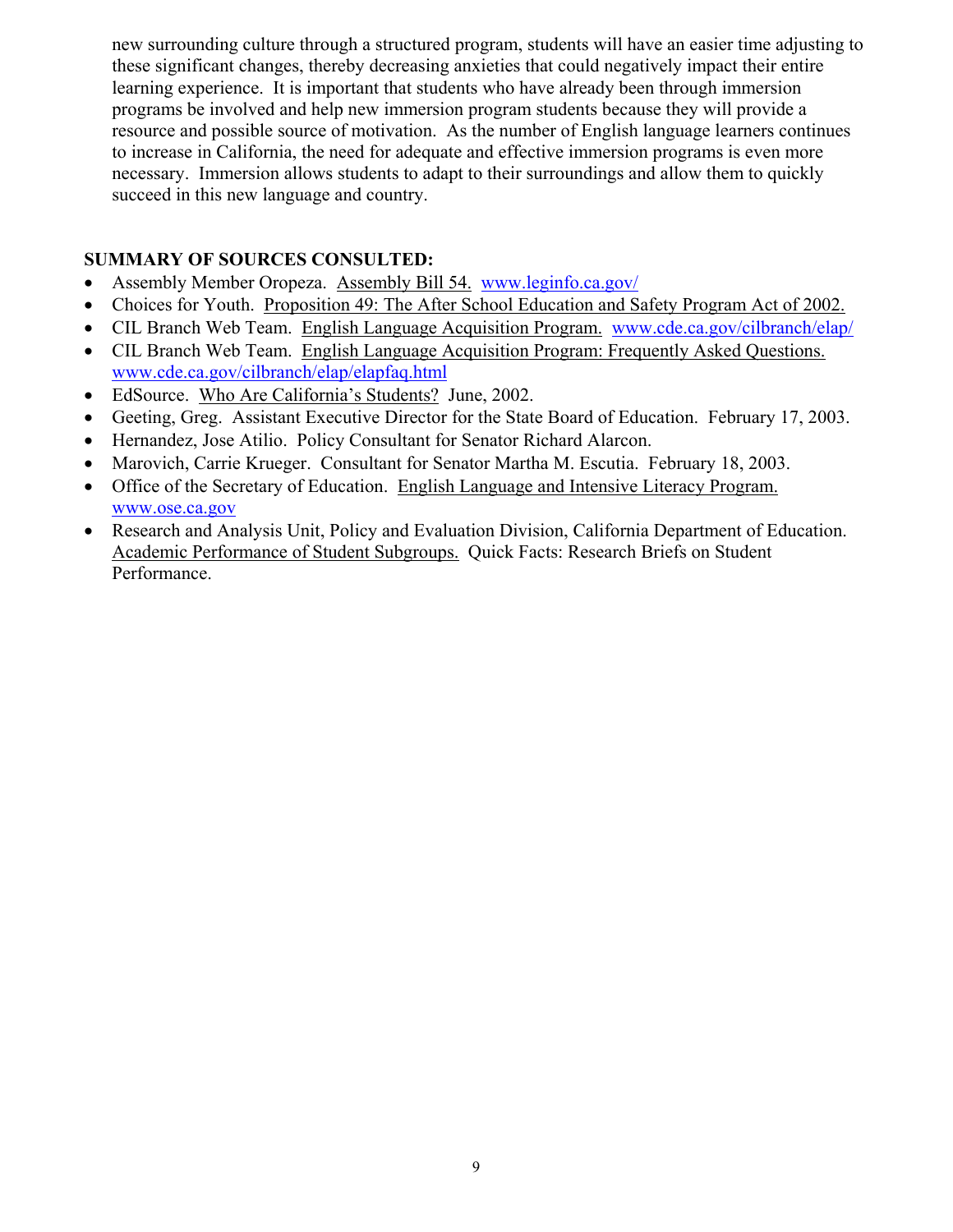

# **California High School Exit Exam**



- **PRESENTERS:** Rebecca Lee, Troy High School; Lorelei Leonhardt, Montgomery High School; Paul Morse, Lower Lake High School
- **COMMITTEE MEMBERS:** DeAndre Benjamin, Castlemont High School; Jessica Chiu, Leland High School; Brianna Hanson, Montgomery High School; Shashon Melkonian, Holy Martyrs High School; Jeff Monge, Baldwin Park High School; Aquina Moore, Advisor at Dana Middle School; Kelsey Osorio, Dana Middle School; Kevin Quinn, Temescal Canyon High School; Concepcion Regalado, Mount Miguel High School

# **OUR VISION FOR CALIFORNIA EDUCATION:**

All California students, regardless of their socio-economic background, easily pass the California High School Exit Examination because they have received a constructive education from highly qualified teachers. Their education completely encompasses the California Content Standards, and the teachers naturally incorporate these criteria that go beyond the areas tested in the CAHSEE in a stimulating environment. Teachers take the initiative to aid and to equip students with the tools necessary to understand and grasp fully the California Content Standards, which in turn enables the students to do well on the CAHSEE. The test successfully caters to every type of learning ability and grants all students an equal opportunity to thrive academically. As a result of their far-reaching education, all students are recognized as being capable of achieving high standards outside of and after high school.

## **AREAS OF FOCUS:**

#### *Test Preparation*

#### *Actions Recommended:*

- Initiate legislation to create auxiliary programs for the CAHSEE.
- **•** Design the auxiliary program to offer academic assistance after school to those who are about to take or who did not pass CAHSEE, in order to enhance student performance.
- Allocate money to these auxiliary programs in a model similar to that of Prop. 49.

#### *Test Administration*

#### *Actions Recommended:*

- Initiate legislation to change the scoring of the CAHSEE to be similar of that of the CBEST.
- Indicate an overall minimum score as well as bare minimums in each subject area in order to accommodate students with imbalanced strengths and ensure student success after high school.
- Standardize testing conditions by date and time allotted.
- Enforce the following of rules and test-administration regulations.

## *Streamlining Exams*

#### *Actions Recommended:*

• Combine exams that test similar subject material.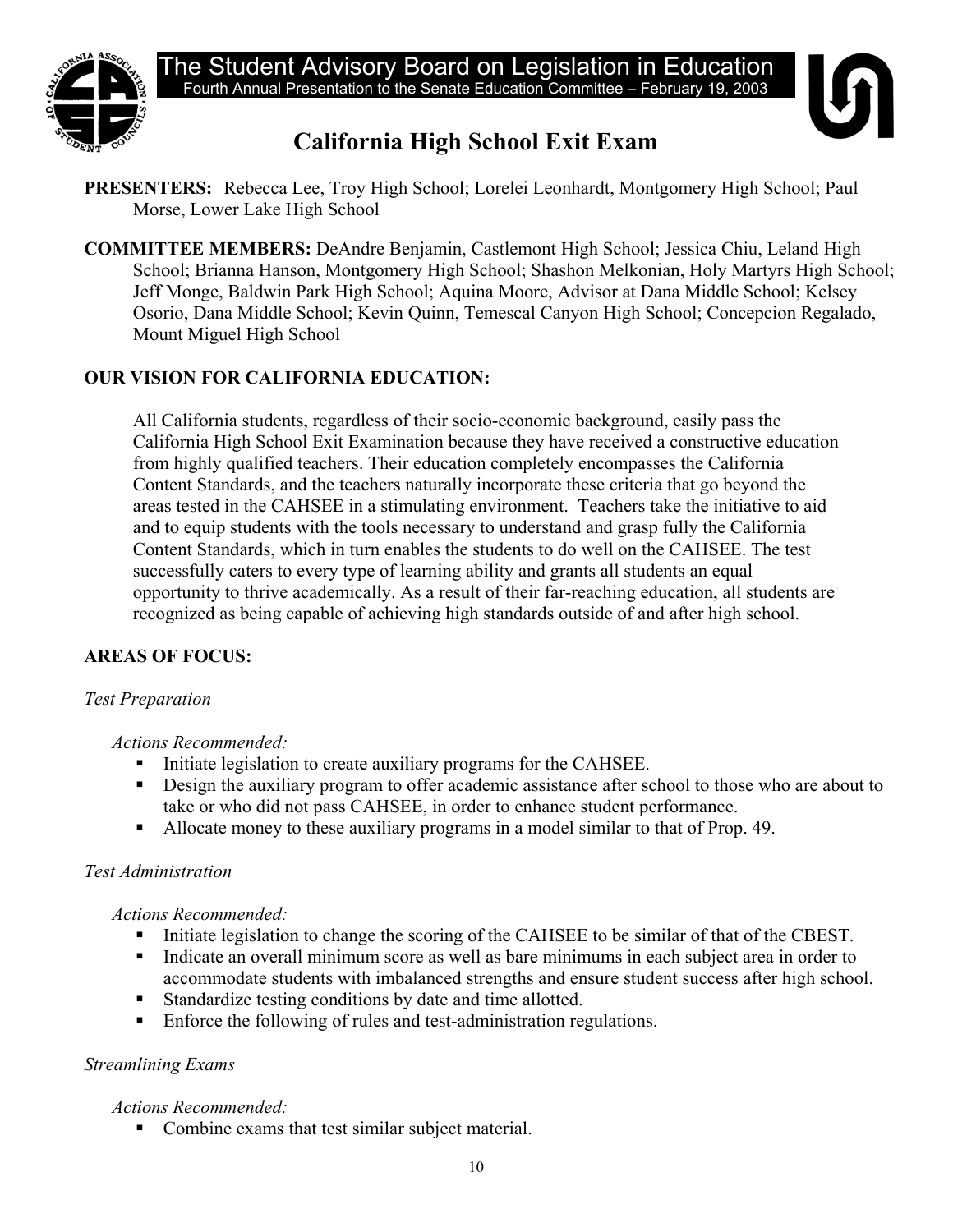- Reduce redundancy of testing and time used for test taking.
- Exempt students from taking the CAHSEE if they have passed higher level tests.

The implementation of auxiliary programs for students taking the CAHSEE or seeking assistance because of low test scores would require some initial funds. However, it would ultimately be cost effective by providing more students the chance to succeed on the test, obtain a high school diploma, and contribute to the state's economy. The utilization of peer tutors under the supervision of certified teachers would save on personnel costs. Costs of teacher training could be reduced via implementation of an online program. Streamlining standardized tests would require fewer tests to be produced or administrated, saving the state time and money. Also, reducing the number of tests California students are required to take will increase actual time for teaching.

### **RATIONALE:**

The California High School Exit Examination is an issue with vast implications for the future of California. There are few issues that affect every student of public school in such a deep way. If something isn't done to alter the current trend of a fifty percent pass rate, California may be facing a more severe economic as well as an educational crisis. Students and teachers in California need an opportunity to prepare for the CAHSEE in order to maximize scores. Teacher training programs would help standardize methods for administering the tests, and provide each student an equal opportunity to succeed. Administration of the test should include equal timeallotment per student so that students are given equal opportunity for success. Students should also have the opportunity to receive needed help to do the best they can on the CAHSEE, especially since performance on the test directly impacts the future of the student. It is necessary that teachers possess a firm understanding of the administration guidelines of the test, the standards it measures, and ways to avoid teaching solely to the test, but rather to the content standards.

In addition, streamlining tests is necessary to reduce stress on teachers and students, and allow more time for students to learn content standards. The CAHSEE is the only standardized test that needs to be administered because it measures exactly what students should know.

- Anderson, Terry K. Consultant for President Pro Tempore John Burton. February 18, 2003.
- Brandman, Jordan M. Policy Analyst for Office of the Secretary for Education. February 18, 2003.
- Brandsma, Rick. Executive Director for the California State Board of Education. February 18, 2003.
- Geeting, Greg. Assistant Executive Director for the State Board of Education. February 17, 2003.
- Giroux, Lisa J. Consultant for Senator Dede Alpert. February 18, 2003.
- Moretti, Matt. Chief of Staff for Assemblywoman Sally J. Lieber. February 18, 2003.
- SB 187 Comprehensive School Safety Plan Matrix. [www.cde.ca.gov](http://www.cde.ca.gov/)
- SB 1476 Chaptered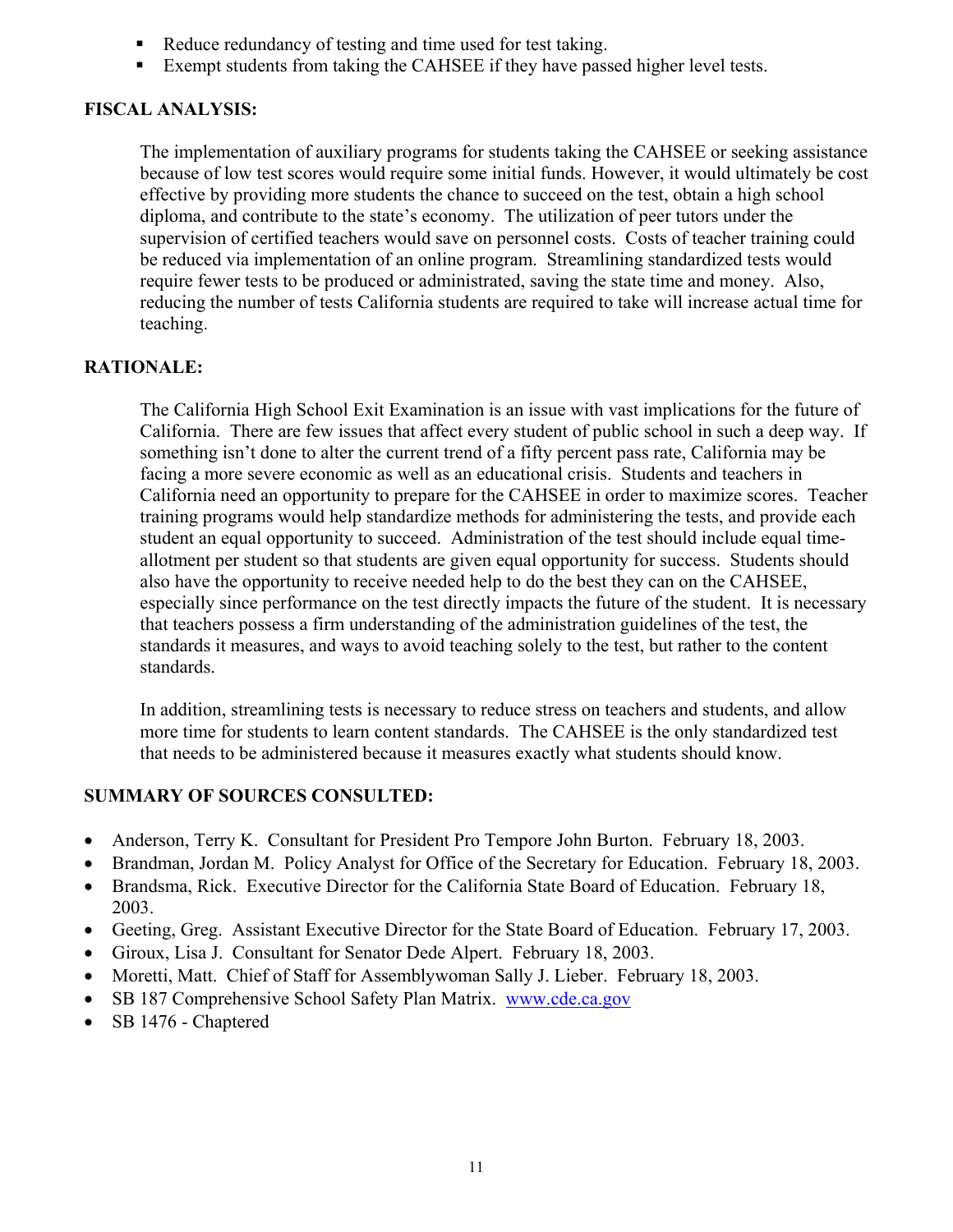



# **Violence Prevention**

- **PRESENTERS:** Katie Kronick, Rio Americano High School; Lia Lazar, Montgomery High School; Joy Natwick, Holtville High School; Jonathan Peterson, Lower Lake High School; Selena Wilson, Castlemont High School
- **COMMITTEE MEMBERS:** Carissa Abazia, Montgomery High School; John Dang, Santa Fe High School; Lauren Fyfe, Etiwanda High School; Jennifer Roth, Victor Valley High School; Natalie Schultz, Vintage High School; Maurice Williams, Oakland Senior High School; Hamilton Yuan, Leland High School

# **OUR VISION FOR CALIFORNIA EDUCATION:**

All student conflicts are solved not with the use of violence, but rather through nonviolent conflict mediation methods. Schools maintain a positive atmosphere that is conducive to learning and helps students achieve their maximum potential. All elementary, middle, and high school students are informed and recognize the dangers of gang involvement, the use of weapons, and the negative impact violence has on the community as a whole. All schools, cities, and essentially our state, is completely free of gang related activities and all violent behaviors. Students participate in a completely safe and violence-free environment. Violence is no longer a part of the society, and therefore violence prevention programs are obsolete.

# **AREAS OF FOCUS:**

#### *Evaluation of Violence in Schools*

 *Actions Recommended:* 

- Create and establish standards by which the nature and degree of school violence on each campus will be evaluated.
- Mandate that the results of the evaluations be available to the public on state-wide website comparing all scores and through other means as well.

## *Violence Prevention Programs*

*Actions Recommended:* 

- Create legislation that would develop and integrate violence prevention curriculum into current curriculum.
- Compose and make available to all schools an index of services and outside organizations that can aide in teaching violence prevention. Also specify what goals the services seek to accomplish so that schools can decide what programs are best suited for their situation.
- Requires that have a violence level that exceeds the state safety standard to implement violence prevention programs.

## *Funding for Violence Prevention*

## *Actions Recommended:*

**IMPO** Impose a fee on firearm ammunition to be earmarked for violence prevention programs in schools that fall below minimum standards.